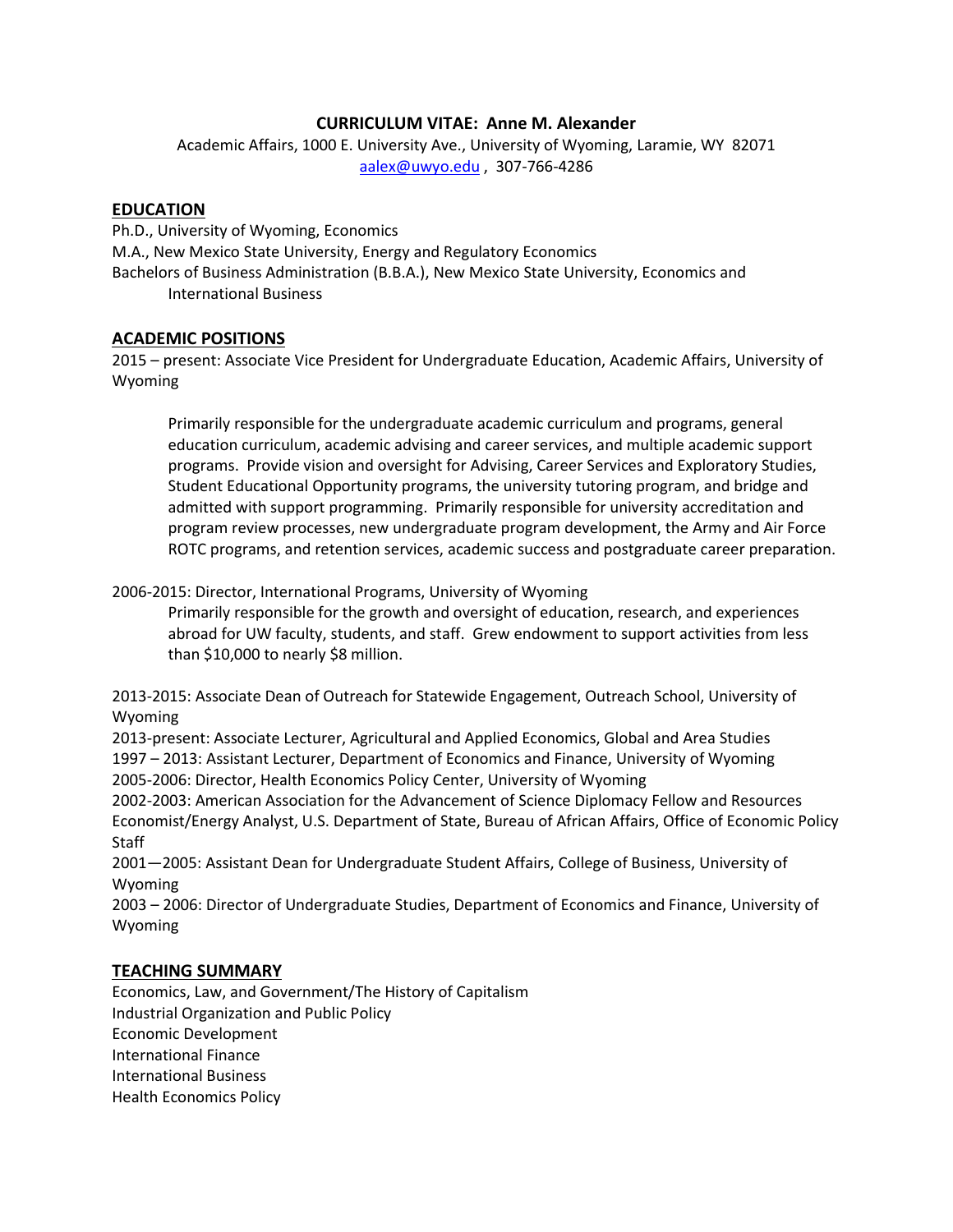Intermediate Microeconomics Principles of Microeconomics Personal Finance Global Macroeconomic Issues Quantitative Analysis and Econometrics Regional Economics

## **COMMITTEES**

Chair or Co-Chair: Advising Redesign Action Group, Student Success Action Group, Strategic Enrollment Management Governance Committee, Commencement Speaker Selection Committee, Experiential Learning Committee, First Year Experience Development Committee, First Year Seminar Committee, Course Management Strike Force Taskforces: Statewide Engagement; Education Complex Visioning Committee Member: Accessibility Committee, Tobin and Spitaleri Selection Committee, Classroom Technology Improvement Committee, University Studies Committee

### **PUBLICATIONS**

### Journal Articles:

"The Past, Present, and Future of the North American Model of Wildlife Conservation: Funding the Future," AM Alexander, David Willms, *Wyoming Law Review*, Fall 2014

"Objective Measurement of Work Absence and On-The-Job Productivity: A Case-Control Study of US Employees With and Without Gastroesophageal Reflux Disease," Peter Wahlqvist, Richard A. Brook, Sara M. Campbell, Mari-Ann Wallander, AM Alexander, Jim E. Smeeding, and Nathan Kleinman. *Journal of Environmental and Occupational Medicine* 50, 1, January 2008

A Method for Valuing Global Ecosystem Services," AM Alexander, John List, Michael Margolis, and Ralph d'Arge,"*Ecological Economics* 27, November 1998

### Book chapters:

"Human Migration, Border Controls and Infectious Disease Emergence," Anne Alexander, David Finnoff, and Jason Shogren, in *Conservation Medicine: Applied Cases of Ecological Health,* Alonso Aguirre, Peter Daszak, and Richard Ostfeld, Eds., Oxford University Press (2012)

### **CONTRACTED ANALYSES AND REPORTS**

2018: (In progress) "Projected Retirement Income Gap Analysis for the State of Wyoming," Alexander AM

2018: "Potential Economic Impacts of the Jackson Fork Ranch in Bondurant, WY," for Hugo Enterprises, Coupal R. and Alexander AM

2017: "Robots and Human Rights," International Corporate Accountability Roundtable, Alexander AM 2014 and 2015: "The Economic Footprint and Statewide Engagement of the University of Wyoming," Alexander, AM, and Coupal, Roger

2014: "Needs Analysis for Sliding-Fee Scale Healthcare Clinic and Related Telemedicine Services in Sweetwater County, Wyoming," Alexander, AM and Biggio, Larry

2014: "Costs and Benefits of Legal and Human Rights Reform in Bahrain," Alexander, AM and Novogrodsky N., for Americans for Democracy and Human Rights in Bahrain/AAAS Science for Human Rights

2014: "Economic Impacts of Wyoming INBRE," Alexander, AM